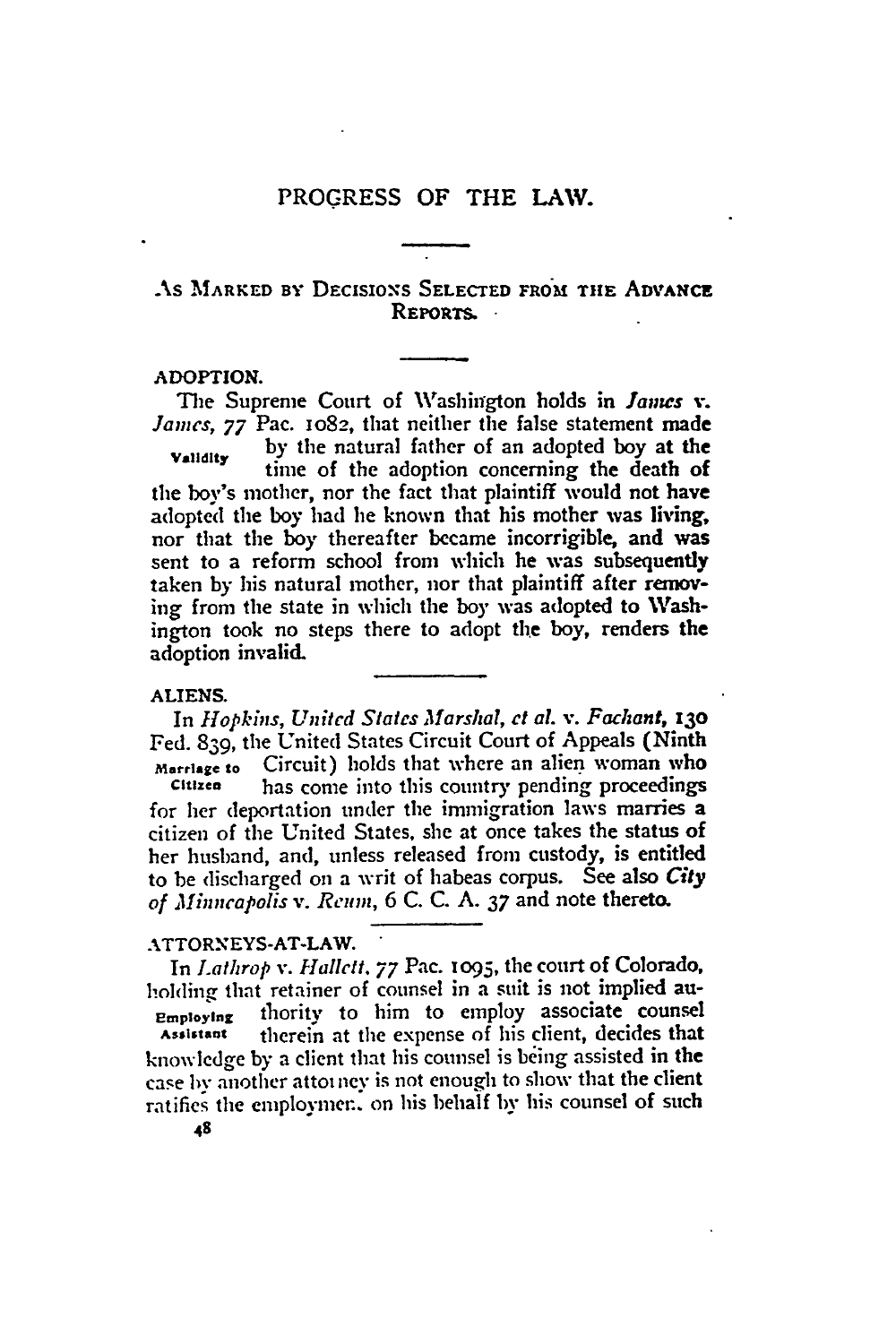#### **ATTORNEYS-AT-LAW (Continued).**

attorney, the fact of such assistance being consistent with the employment of the attorney to assist the counsel at the latter's expense. It is further held that an attorney employed **by** counsel to assist him in a case at his own expense is not entitled to a lien on the judgment therein. Compare *Northern Pac. Ry. Co. v. Clarke,* io6 **Fed.** 794.

In *Bro-wn v. Arnold,* **131 Fed. 723,** the United States'Circuit Court of Appeals (Eighth Circuit) decides that while **Authorty** the general rule is said to be that the **authority Safter** conferred upon a lawyer **by** his retainer in an action or suit ceases when the judgment or decree is rendered, there are many exceptions to this rule, and in the actual practice of the law it is frequently disregarded. Some of the established exceptions are that after judgment or decree the authority of the attorney for the prevailing party to collect or enforce it, his authority to receipt for its proceeds and to discharge it, his authority to admit service of a citation to review it, and his authority to oppose any steps that may be taken within a reasonable time to reverse it, continue. Compare *Berthold v. Fox,* **21 Minn. 51.**

The Supreme Court of New Mexico in *Johnston v. Board* of *Bernalillo County* Com'rs, **78** Pac. 43, decides that the **Compensation** personal representative of an attorney who performed services under a contract for fees, but died before full performance, can recover only such reasonable proportion of the contract price as the services performed bear to the whole services contracted for, or, as otherwise stated, the reasonable value of the services performed. See *Gordon v. Miller,* **14 Aid. 204.**

# **BANKRUPTCY.**

The United States District Court **(E. D.** Tennessee, **S.** D.) decides *In re Douglas Coal and Coke Co.,* **131** Fed. **769, Appointment** that under the Bankruptcy Act of i898, as amended by the Act of 1903, in order that the appointment of a receiver at the instance of another shall constitute an act of bankruptcy, the appointment must have been made "because of insolvency," and the appointment of a receiver for the property of a corporation in a suit to foreclose a mortgage, in which the bill does not allege in-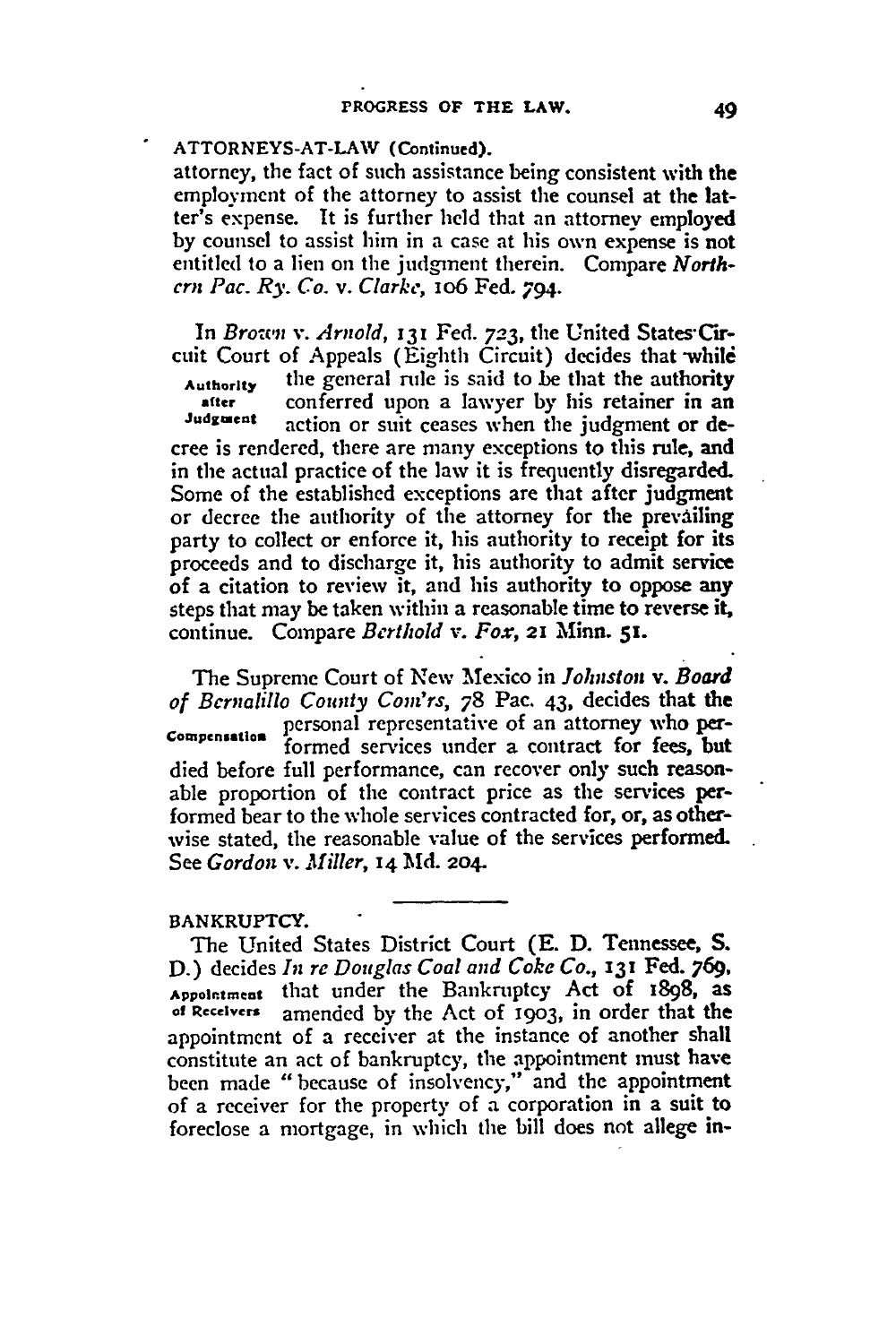## **BANKRUPTCY** (Continued).

solvency, but a breach of the covenants of the mortgage, does not authorize an adjudication of bankruptcy against the corporation, although it may in fact have been insolvent, and such insolvency may have caused its default. Compare with this case *Blue Mountain Iron and Steel Co.,* **I3 Fed. 57.**

It is decided **by** the United States Circuit Court **of Ap**peals (Second Circuit) *In re Frederick L. Grant Shoe Co.,* **Unlquidated 130** Fed. 881, that a creditor having a provable **Claim** claim, although the amount is unliquidated, may

file a petition in bankruptcy against his debtor, and further, that a claim for damages for breach of a contract is one founded "upon a contract" within the meaning of the Bankruptcy Act of 1898 and is consequently provable in bankruptcy. Compare *In re Stern, x* 16 Fed. 6o4.

#### CARRIERS.

The Supreme Court of Washington holds in *Normile v. Northern Pac. Ry. Co., 77* Pac. **1087,** that in an action Reasonable against a carrier for the loss of goods, where<br>Time to Re- there is no dispute about the material facts, the Time to Re-<br>
<u>there</u> decise about the material facts, the<br> **Celve Geods**<br> **Suppose the material is a reasonable time in which the** question what is a reasonable time in which the goods should have been removed by a consignee is for the court. Compare *Hedges v. Hudson River Rd. Co., 49* **N. Y. 223.**

#### CONSPIRACY.

In *W1right v. Stewart,* **13o** Fed. **905,** the United States Circuit Court (District of Missouri, **S.** W. **D.)** considers a **conspiracy** case in which the plaintiff had been defrauded by **to Defraud** certain professional swindlers, the method used being of such a nature as to convince the person defrauded that he was to be successful **by** swindling another man. The plaintiff having lost considerable money in consequence of the scheme sued to recover it back and secured judgment The case presents a most interesting and thorough review of the questions involved, and the cases bearing upon the legal principles controlling the decision are exhaustively reviewed. Compare *Catts v. Phalen,* 2 Howard, **376.** The court in the principal case above- holds that although the plaintiff was *in delicto* he was not *in pari delicto* with the others, whose real aim was to defraud him.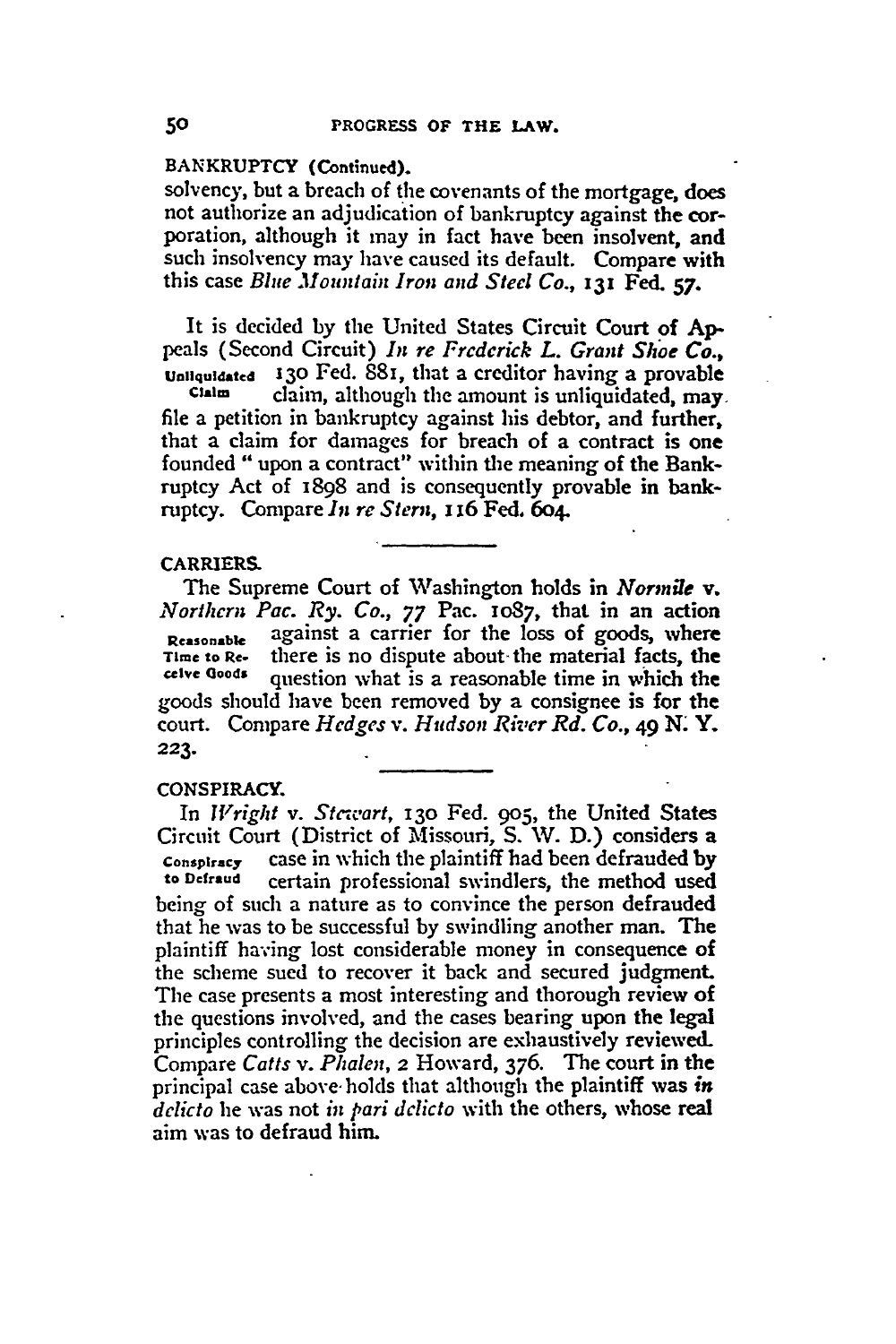## **CONSTITUTIONAL LAW.**

Another decision dealing with the constitutionality of a statute prohibiting the use of trading stamps occurs in *State* **Due Process v.** *Ramseyer.* **58** Atl. **958,** where it is held that a

**of Law** statute prohibiting the giving away of trading stamps with articles of merchandise purchased, entitling the purchaser to other articles on exhibition at the store of the trading-stamp company, and making a violation thereof punishable **by** fine, etc., is unconstitutional, as depriving a citizen of the means of acquiring and possessing property, and is not sustainable as within the police power of the **state** on the ground that it was a proper regulation for the promotion of the public welfare. Compare *Statc v. Dodge, 56* At. **983.**

#### CORPORATIONS.

In *Schnittgcr v. Old Home Consol. Min. Co., 78* **Pac. 9,** the Supreme Court of California, laying down the general **Loan of principle that where a proposition to borrow**<br>**Directors money** from certain directors of a corporation money from certain directors of a corporation was carried **by** sufficient votes of other members of the board of directors to render the same valid without the votes of the lending directors, the fact that such lending directors were present at the meeting and voted for the transaction did not invalidate the same, holds under the facts of the case that the fact that directors of a corporation loaning money to it did not disclose to the other members of the board of directors the fact that they were the real parties who were loaning the money, or that the person in whose name the transaction was had was merely a figurehead, did not invalidate it, in the absence of a showing that the corporation sustained some loss by reason thereof, or that the loaning directors thereby obtained an undue advantage over the corporation.

#### DAMAGES.

Uncertainty as to the profits which might have been made if a given contract had not been broken frequently results in **Manufactured** denying a plaintiff any substantial recovery. **Articles:** Circumstances are presented in *Lazier Gas En-*Speculative *gine Co. v. DuBois,* **13o** Fed. 834. under which **Damages** the court decides that sufficient certainty is produced to enable such profits to be estimated. It is there held that where, in an action for breach of a contract to manufac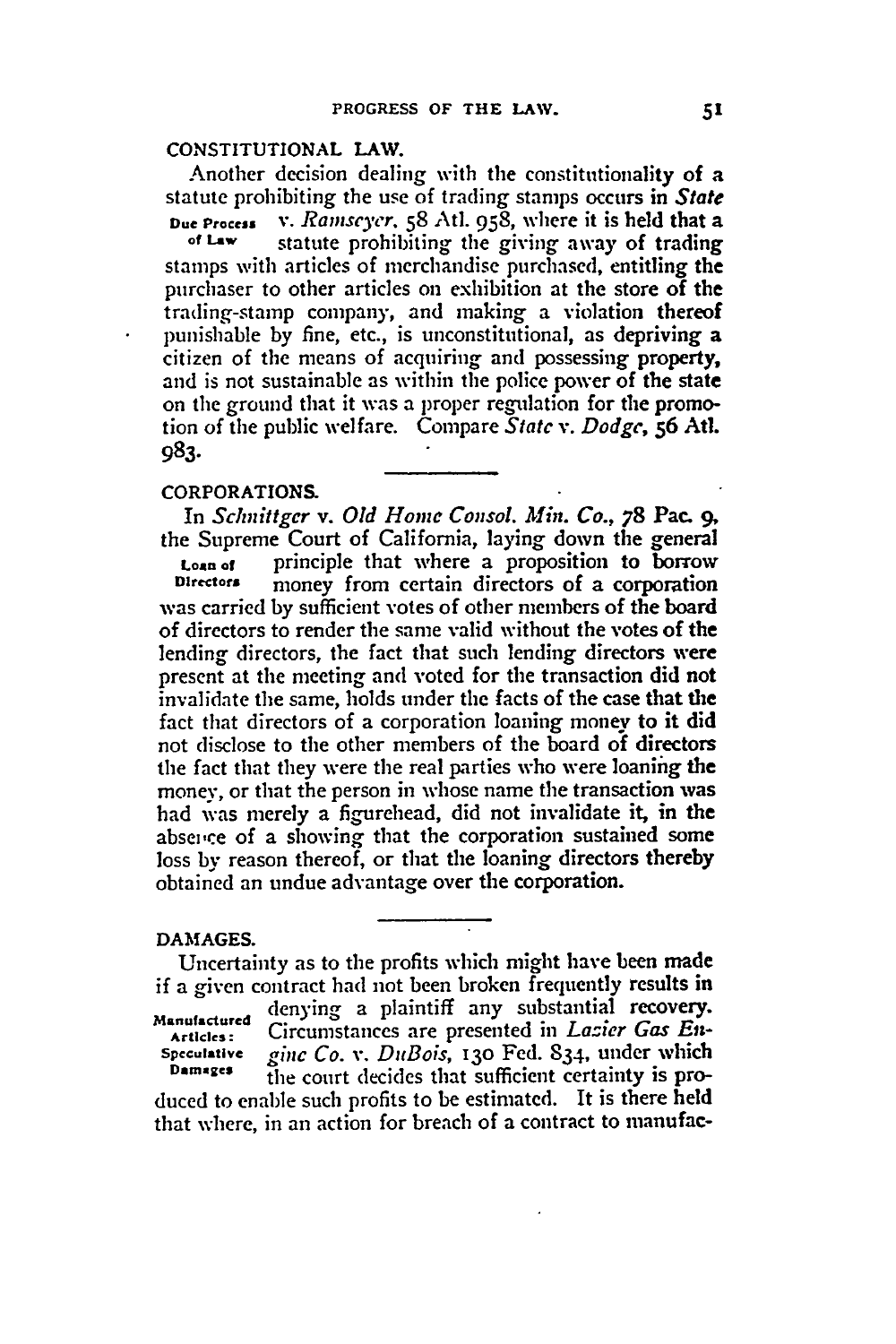**DAMAGES (Continued).**

**ture** and sell certain machinery, plaintiff showed that the average profit made during the sixteen months in which the contract was performed was **\$911** per month, a verdict allowing plaintiff profits at that rate during the eight remaining months of the contract period after the breach was not objectionable on the ground that such profits were remote and speculative. Compare *United States v. Behan, i1o* **U.** *S.* **339-**

**DEATH BY WRONGFUL ACT.**

*In re Burnstine,* I3' **Fed.** 828. it is decided **by** the United States District Court **(E. D.** Michigan, **S. D.)** thai under **Claims:** the Michigan act relating to death **by** wrongful **Assignability** act, providing that an action may be brought **by** an administrator, but that the recovery shall pass' to decedent's next of kin, a father being entitled to the entire recovery for the wrongful killing of his son, his right thereto constituted assets belonging to his estate in bankruptcy within the Bankruptcy Act of 1898. Compare *Findlay V. Chicago Railroad Co.,* **x06** Mich. **700.**

## **EMINENT DOMAIN.**

In *Atlanta, K. and AT. Ry. Co. v. Southern Ry. Co., 131* **Fed. 657,** the United States Circuit Court of Appeals (Sixth **Priority of** Circuit) decides that a statutory proceeding for<br>**Right** the condemnation of a right of way for railroad the condemnation of a right of way for railroad purposes is but a substitute for its acquisition by contract, and the filing of a petition for condemnation **by** a railroad company gives **it** no right as against another company which previously obtained a deed from the owner for the same purpose, although such deed was not recorded. It is further held in the same case that a contract for the sale or conveyance by a landowner of a right of way to a railroad company, although in parol and executory, is good as against another company which subsequently institutes proceedings for condemnation of the same land, with notice that such an agreement had been made, such company not being an innocent purchaser protected by the Statute of Frauds. With this decision compare *M' and St. P. R. Co. v. Chicago, etc., R. Co.,,* **16** Iowa, **6 11.**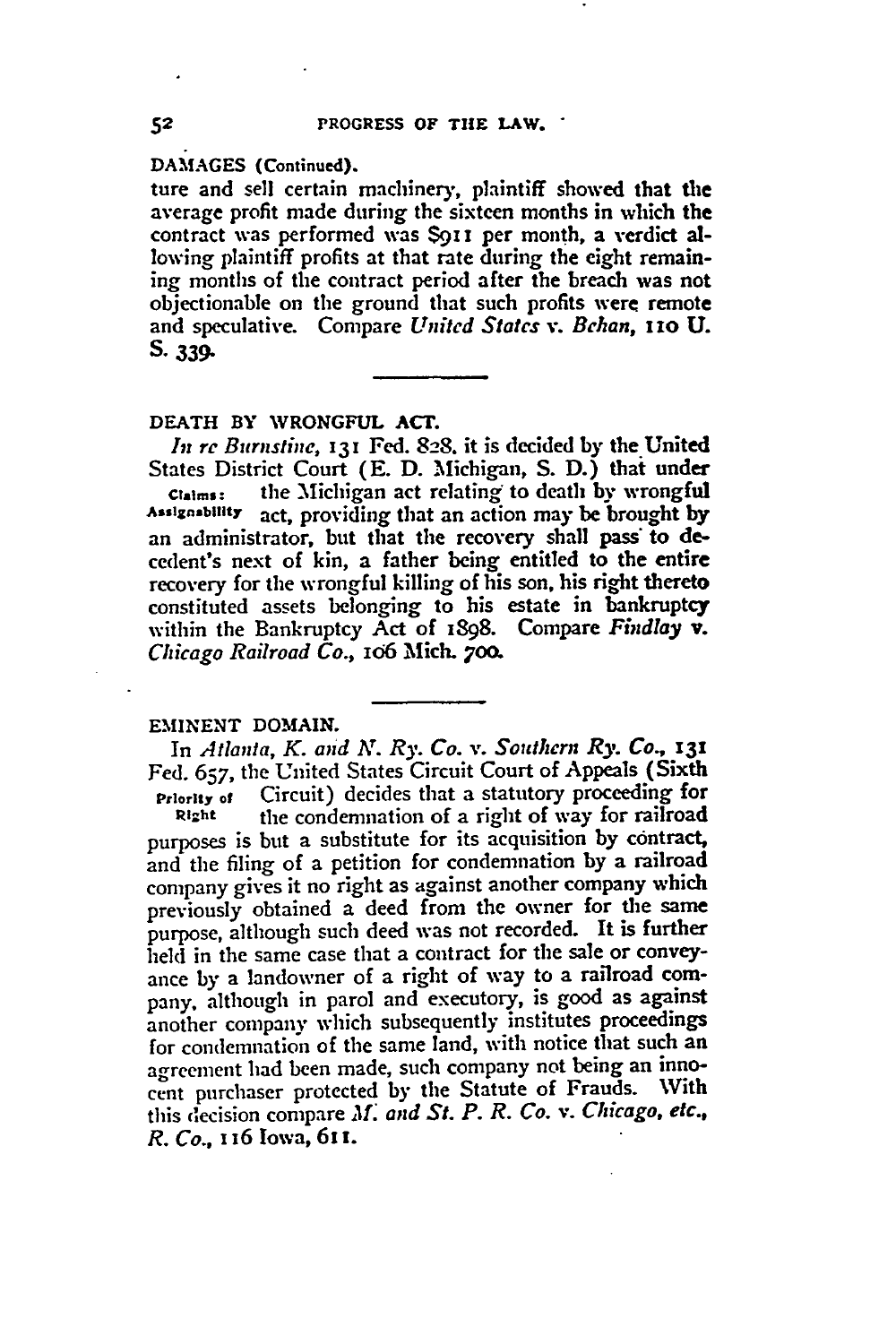# **FOREIGN CORPORATIONS.**

The Supreme Court of Oklahoma decides in *Myalt v*. *Ponca City Land and Improvement Co.,* **78** Pac. 185, that **Corporate** a foreign corporation acting in excess of its con-<br>Authority **ferred authority may be questioned** as to its auferred authority may be questioned as to its authority only by the state. But where, in an action by a foreign corporation, there is an attempt on the part of such corporation to acquire title to property vested in an individual, such individual may deny its corporate capacity as a defence to its right of recovery. It is indispensable, the court says, that a corporation, seeking to invoke the doctrine of comity, must first **be** possessed of some right, power, or privilege in the country of its domicile, and unless it has both existence and some right or power there, it cannot be awarded any in a foreign state.

#### **FRAUDULENT CONVEYANCES.**

In *Annis v. Buitcrticld,* **58** AtI. **898,** the following facts appeared: The grantor in a conveyance fraudulent as to Right of **creditors** was afterwards adjudged a bankrupt. **Action:** His trustee in bankruptcy sold and assigned to Assignment the plaintiff all the right, title, and interest which vested in him as trustee for the premises fraudulently conveyed, "together with any right to bring action, at law or in equity, to enforce any claim against said premises which was vested in said trustee in the interest" of the bankrupt's creditors. The plaintiff was one of the creditors of the bankrupt, and as such might have maintained proceedings to have the fraudulent conveyance set aside. It is decided under these facts **by** the Supreme Judicial Court of Maine that a mere naked right to set aside a fraudulent conveyance is not assignable, and an attempted assignment thereof to such a creditor could not be enforced. See *Prosscr v. Edmund,* i Young and Coll. 481.

## **HUSBAND AND** WIFE.

It is decided by the Court of Chancery of New Jersey in Brady v. Brady, 58 Atl. 931, that where a husband received Advances **by** from his wife money from her separate estate to **Wife:** improve his lands, the burden of proof in parti-**Presumption** tion between the representatives of the husband and the wife, after his death, is on his representatives to show that the advances were a gift. Compare *Adonc v. Spencer.* **62** N. J. **Eq.** 782, also reported **56** L. R. A. 817.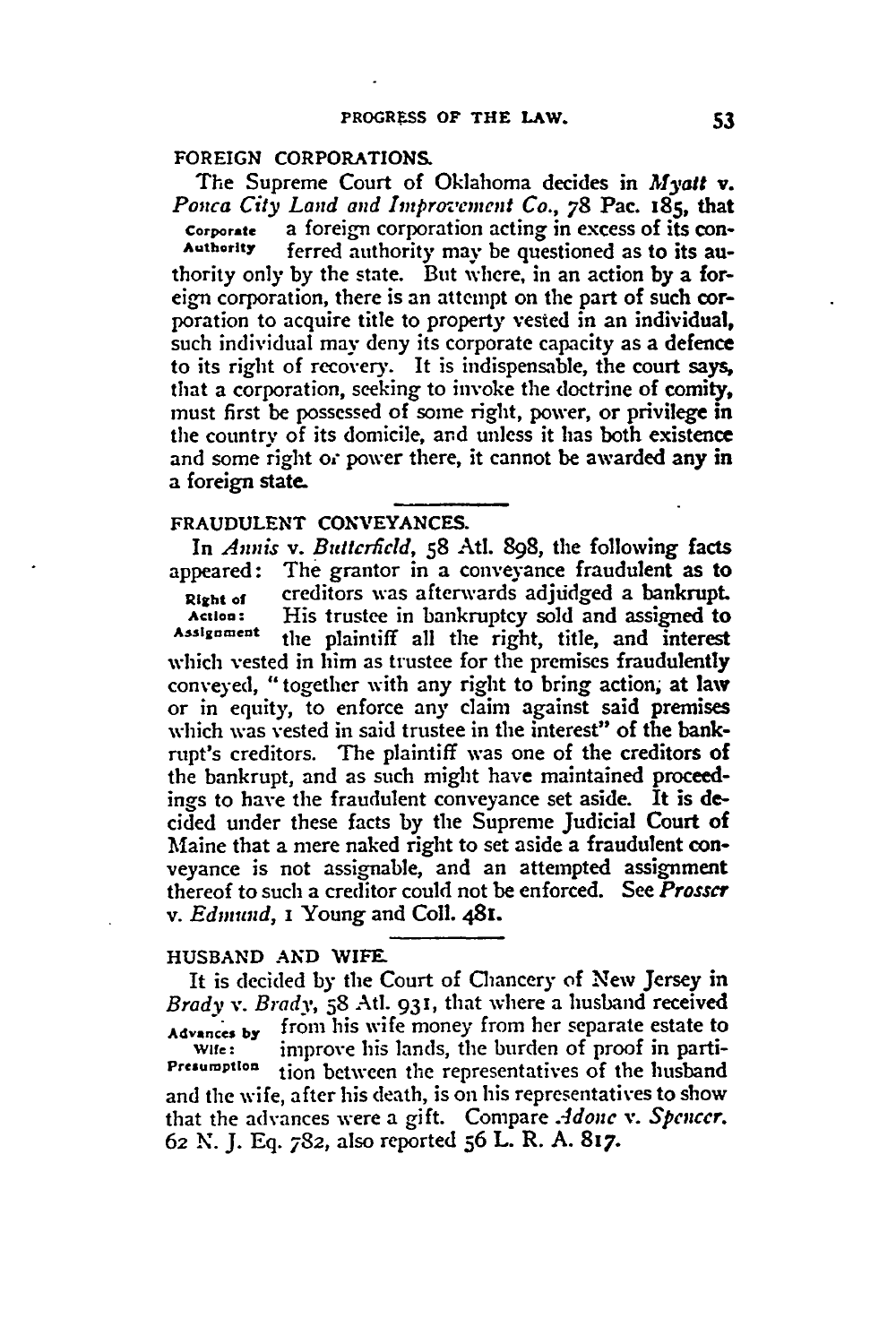**HUSBAND AND WIFE (Continued).**

The Supreme Court of California holds in *Warner* v. *Warner,* **78** Pac. **24,** that an antenuptial contract by which **Antenuptlal** the woman relinquishes all right, claim, and in-**Contract:** terest in and to the property of the man, either **Homestead as** heir or otherwise, does not preclude her after their marriage from filing a declaration of homestead on property of his, the marriage imposing on him the-obligation to furnish her a home, and the only effect of a.declaration of homestead being to exempt the property from execution and restrain him from alienating it without her consent. Compare *Keyes v. Cyrus, i* oo Cal. **322.**

#### **INJUNCTION.**

The Supreme Court of Pennsylvania holds in *Ncelin* v. *Harris,* **58** Atl. **925,** that a private citizen has no standing to **Maud...** file a bill to restrain the enforcement of a writ of **to State** mandamus against the State Treasurer to pay **Treasurer** the salary of a judge under an act providing such salary, the constitutionality of which act was attacked but which was upheld in such court of Common Pleas.

## **INN-KEEPERS.**

*In Clancy v. Barker,* **131** Fed. 161, the following facts are presented: A boy about six years of age, a guest of the de-**Liability to** fendants at their hotel, wandered out of the

room assigned to him, and into a room in which a bell-boy or porter of the defendants was engaged in playing a harnonica for his own amusement, and the latter **acci**dentally or wilfully shot the former with a pistol. Upon these facts theUnited States Circuit Court of Appeals (Eighth Circuit) holds that the bell-boy was not acting within the course or within the apparent or actual scope of his employment at the time of the shooting, and the inn-keepers were not liable for the injury **he** inflicted. One **judge** dissents. The case is particularly interesting in view of the rules established with regard **to** the liability of common carriers for similar injuries sustained by passengers. In such cases the carrier becomes liable not because its employee was acting within the scope of its authority in doing the passenger an injury, but because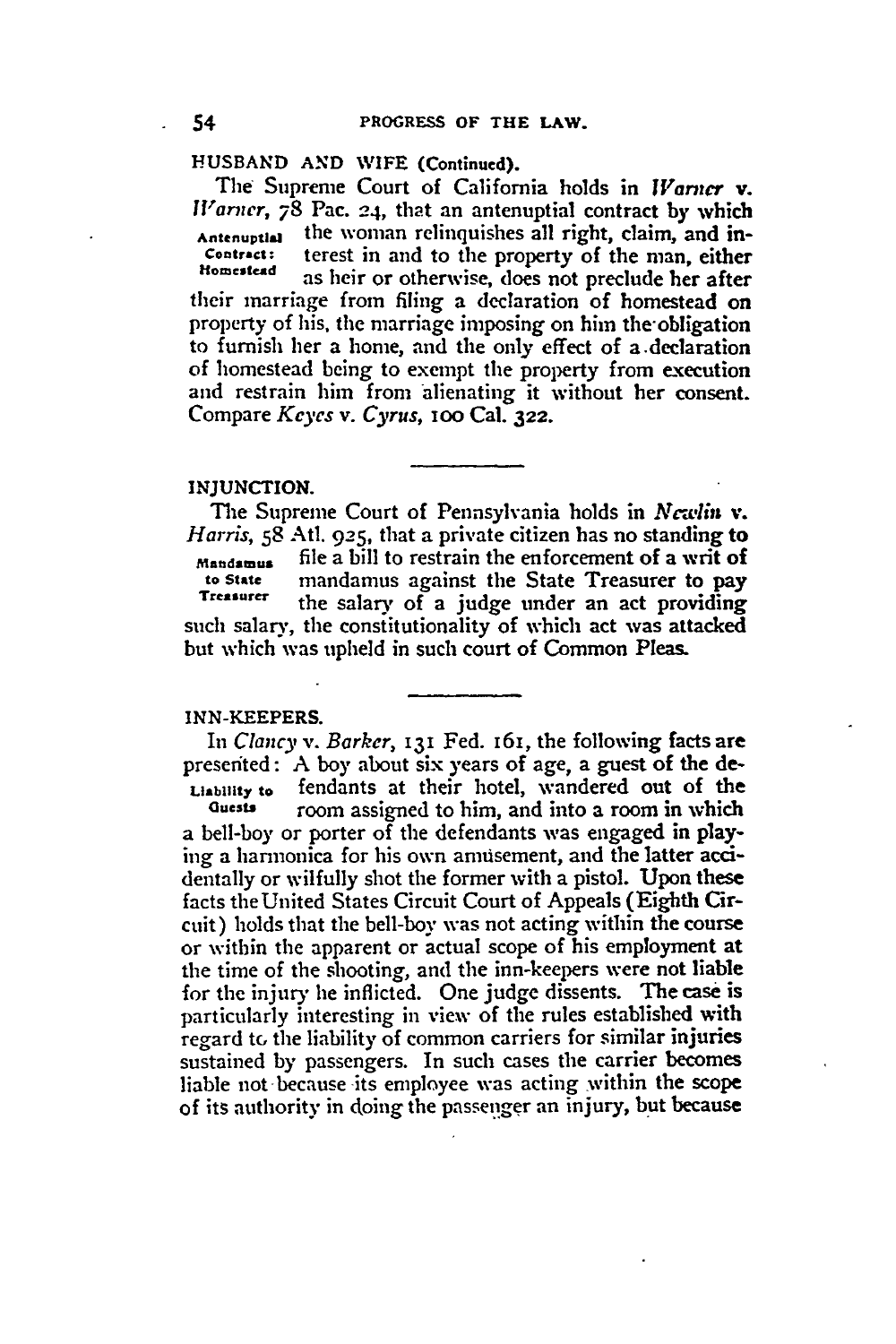#### **INN-KEEPERS** (Continued).

the carrier owes to the passenger a duty to protect him against injury and insult, and when it fails- to afford him this protection through the fault whether wilful or otherwise of its own employee it is liable. It would have been natural to expect a similar result in the case of inn-keepers, but the decision in the present case is otherwise. Compare *Kraker v. Chicago and Northwestern Ry. Co.,* 36 Wis. 657. In this case, however, it is contended that as far back as *Calye's Case,* **4** Coke, 202, **206,** the rule has been otherwise. The prevailing and dissenting opinions are well worthy of study.

#### **JURORS.**

The Supreme Court of Kansas-decides in *State v. Kelley,* **78** Pac. **151,** that one who is otherwise qualified is not dis-**Disqualifies.** qualified as a juror because he is more in favor

of the enforcement of the law that the appellant is charged with having violated than of any other law. See *State v. Child,* **4o** Kansas, 485.

#### **JURY.**

In *Coninon-wealth v. Williams,* **58** Atl. **922,** it appeared that a juror at an adjournment of court, during a trial for

**Separation** murder, separated from his fellows thinking **he** was allowed to go home. He was brought back in a few minutes, before he left the court-house, and testified that he had talked to no one while absent, nor had he heard any talk by any one about the case. Under these facts the Supreme Court of Pennsylvania decides that a verdict **of** guilty would not be set aside therefor. Compare *Commonwealth v. Cressinger.* **193** Pa. 326.

## LIMITATION **OF ACTIONS.**

The United States Circuit Court of Appeals (Eighth Circuit) decides in Patillo *v. Allen- Vcst Commission Co., 13L* Amendment Fed. 68o, that an amendment to a petition. **of Pleading** which sets up no new cause of action or claim. and makes no new demand, but simply varies or expands the allegations in support of the cause of action already pro- $\cdot$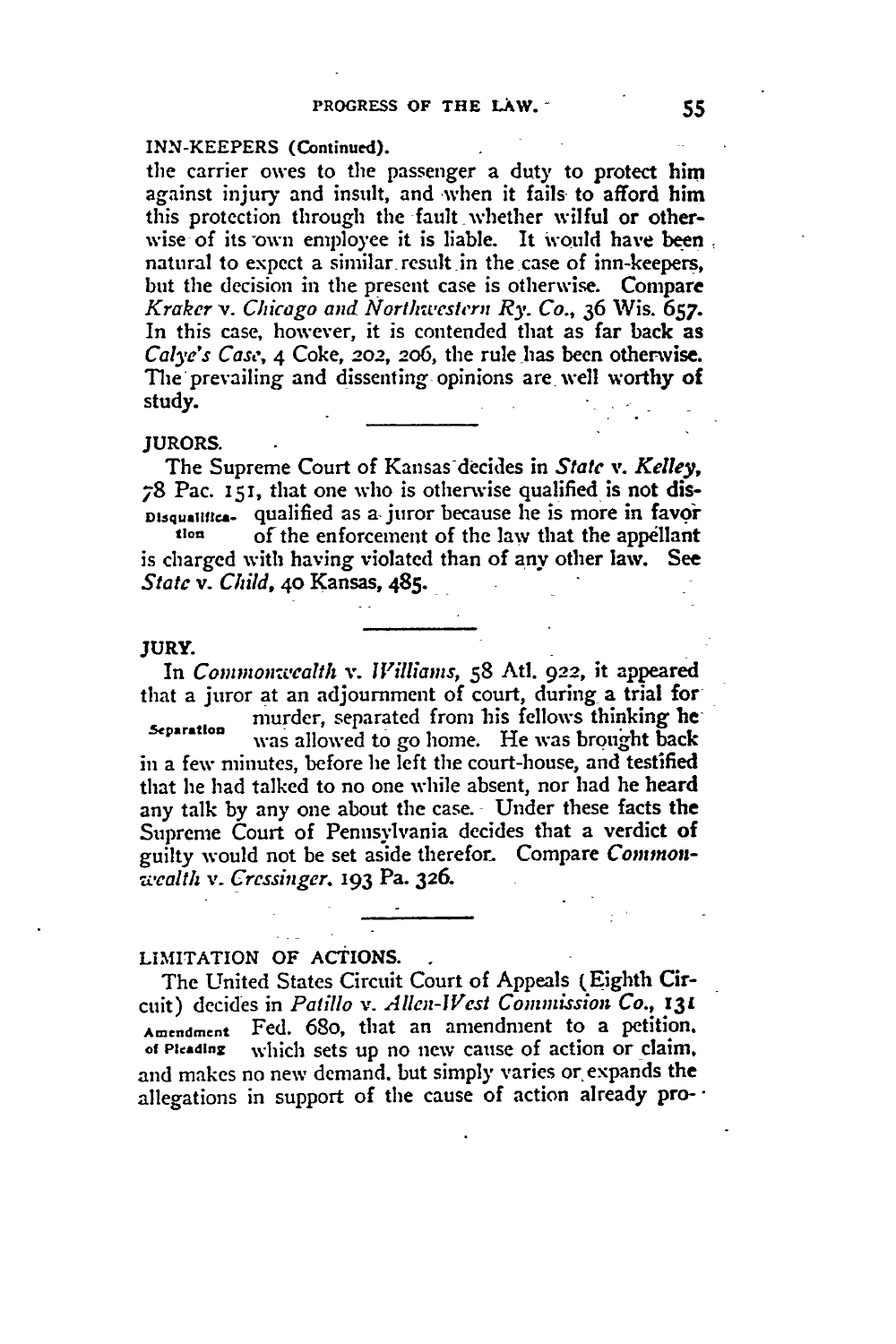# **LIMITATIONS** OF ACTION (Continued).

pounded, relates back to the commencement of the action, and the running of the statute against the claim so pleaded is arrested at that point. But an amendment which introduces a new or different cause of action, and makes a new or different demand, does not relate back-to the beginning of the action, so as to stop the running of the action, and the statute continues to run until the amendment is filed; and this rules applies although the two causes of action arise out of the same transaction, and **by** the practice of the state **a** plaintiff is only required in his pleading to state the facts which constitute his cause of action. See also *Whalen* **v**. *Gordon,.95* Fed. **305.**

# **MARRIED WOMEN.**

The Supreme Court of Pennsylvania, laying down the general proposition that. **the** Act of June **8, 1893** (P. **L Securing 244), forbidding a married woman from becom-**<br>**Husband's** ing "an accommodation indorser, maker, guar**htusband.** ing "an accommodation indorser, maker, guar- **Debt** antor, or surety for another," applies only to the technical contracts included in the words of the act, and does not prevent the pledge of specific property to secure a debt of the husband, holds in *Herr v. Reinoeld,* **58 AtL** 862, that a married woman may assign her interest in a life insurance policy on her husband's life to secure her husband's **debt.** Compare *Dusenberry v. Insurance Company,* **x88** Pa. 454

#### **MUNICIPAL CORPORATIONS.**

In *Moore v. City of Lancaster,* **58** At]. 890, the Supreme Court of Pennsylvania decides that where a city engineer Grade of gave a property-owner an erroneous grade, and<br>Street the owner built a house according to the grade the owner built a house according to the grade, and some six years thereafter sold the property to another, and the city subsequently cut down the street to the legal grade, the purchaser had no right of action against the city, as its liability would only be to the property-owner to whom the erroneous information was given. Compare *O'Brien v. Railroad Co., i* **19** Pa. 184.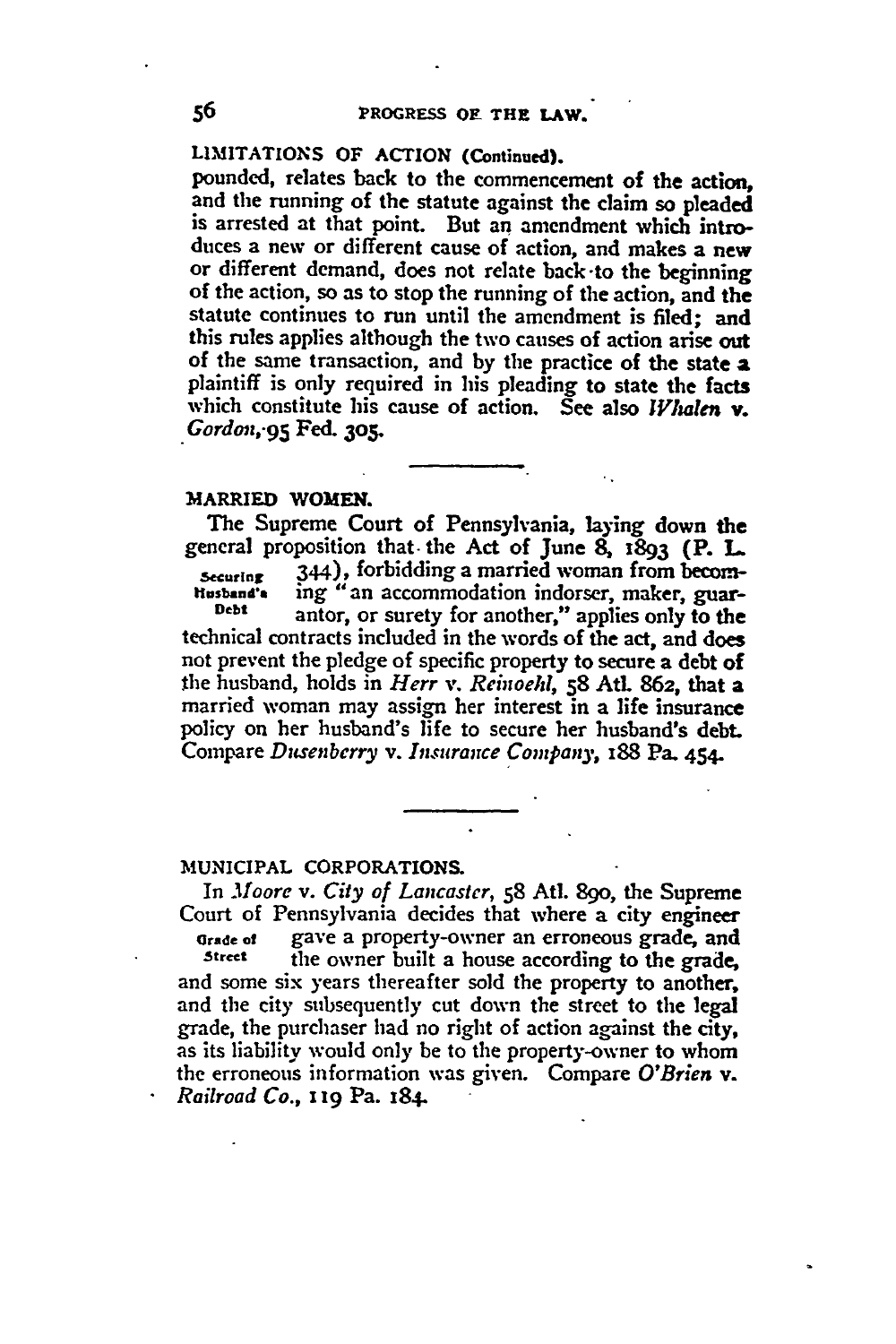**PATENTS.**

The United States Circuit Court of Appeals (Sixth Circuit) holds in *Rupp & Vittgenfcld Co. v. Elliott, i31* Fed. **Coanditional 730,** that it is within the right of the owner of **License to** patents for machines, used **by** retail dealers to **Users** fasten buttons on shoes for custemers, to furnish

such machines to users, without charge, under a license which permits their use only with wire purchased from such owner; and one who, with knowledge of such restriction, manufactures and sells to such users wire put up on spools in the exact form required for use on such machines, and which is suitable for no other use, with the intention that it shall be used on such machines, is liable as a contributory infringer. See also *Peninsular Button Fastener Co. v. Eureka Specialty Co., 77* Fed. **288.**

## **PROCESS.**

That a defendant cannot claim exemption from the service of process on the ground that **he** was within the jurisdiction **Privilege** as a witness in a suit in a state court in which he **from Service** was a plaintiff, where such suit was in furtherance of the alleged actionable wrong for which the plaintiff sues, is decided **by** the United States Circuit Court **(D.** Oregon) in *Iron Dyke Copper Min. Co. v. Iron Dyke R. Co.,* **132** Fed. **208.**

## **STATUTE OF FRAUDS.**

In *Austin v. Kucln, 7* **N. E. 841, the** Supreme **Court of** Illinois holds that a promise to give one a certain amount of **Consideration** money **by** will if she would marry a certain **of Marriage** suitor and refrain from marrying another, and subsequent contracts which were the outgrowth of such promise, were within the Statute of Frauds, providing that no action shall be brought to charge any person on an agreement made upon consideration of marriage unless the promise or agreement shall be in writing.

In *James IV. Scudder & Co. v. Morris,* **82 S. W. 217, the** St. Louis -Court of Appeals holds that though the contract of suretyship, to be binding, must be in writing, **suretyaip** under the Statute of Frauds, the plea of the statute is not available to a stranger to the contract.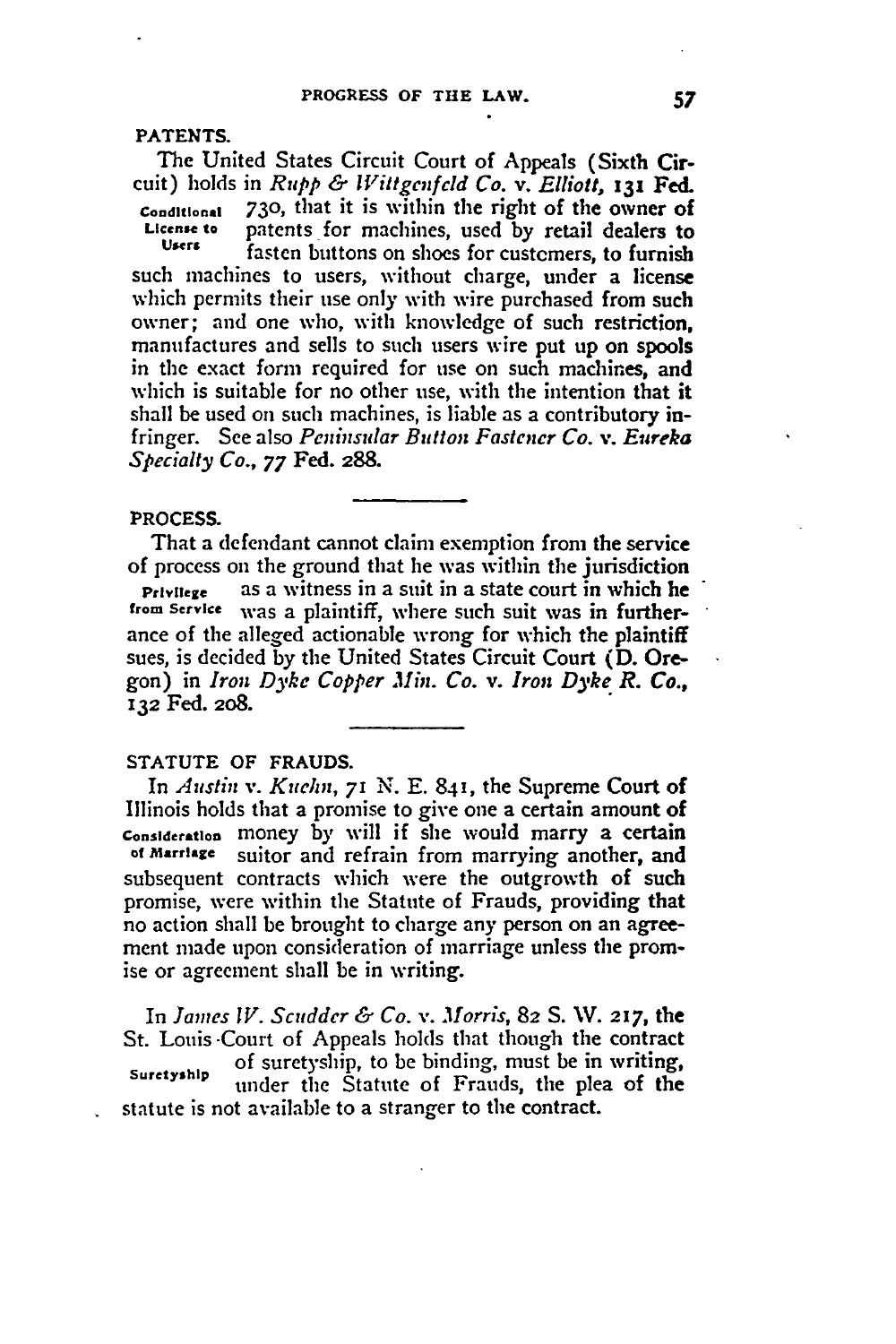## **TELEPHONE COMPANIES.**

It is decided by the Supreme Court of South Carolina in *G-wynn v. Citizens' Telephone Co.,* 48 **S.** E..4 6o, that a con-**Contracts:** tract **by** a telephone company with a customer to **Public Policy** put in a telephone on condition that the customer will not use another system is against public policy.

# TRUST **DEED.**

*In rc Miskey Estate,* **58** Atl. 847, it appeared that a husband conveyed to his wife certain real estate in trust, and directed his wife during her lifetime to use the Construction net income for the support of herself and her two children and such other children as might thereafter be born. Under these facts the Supreme Court of Pennsylvania decides that the widow could use the whole income, at her discretion, for the support of herself and children, and where a child had left home she could not demand a portion **of** the income from her mother. Compare *Bowden v. Laing, <sup>14</sup>* Sim. **113.**

#### **WILLS.**

The questions that have arisen under the statutes requiring a testator's will to contain some provision for an after-**Provision for** born child, or else the will to be effective as to **Afterborn** such child, have- given rise to varying decisions.

**Child A** new holding by the Supreme Court of Pennsylvania appears *In re ANewhln's Estate,* **58** Atl. 846, where it is held that a contingent interest is a sufficient provision tinder the following facts: **A** testator's will gave the estate to trustees to pay the income to his wife during the minority of the children and while his wife remained unmarried, and to convey to trustees the share of his daughter on reaching the age of twenty-one. It is decided that an afterborn daughter is sufficiently provided for, although she may possibly never reach the age of twenty-one and, consequently, will never receive anything under the will. The court adheres to the general principle heretofore adopted that as to the adequacy of a provision it has nothing to do, this way differing from the decisions of some other states. The present **deci**sion presents a good review of the Pennsylvania authorities. With it should be compared **the** earlier Pennsylvania case of *Williard's Estate,* **68** Pa. **327.**